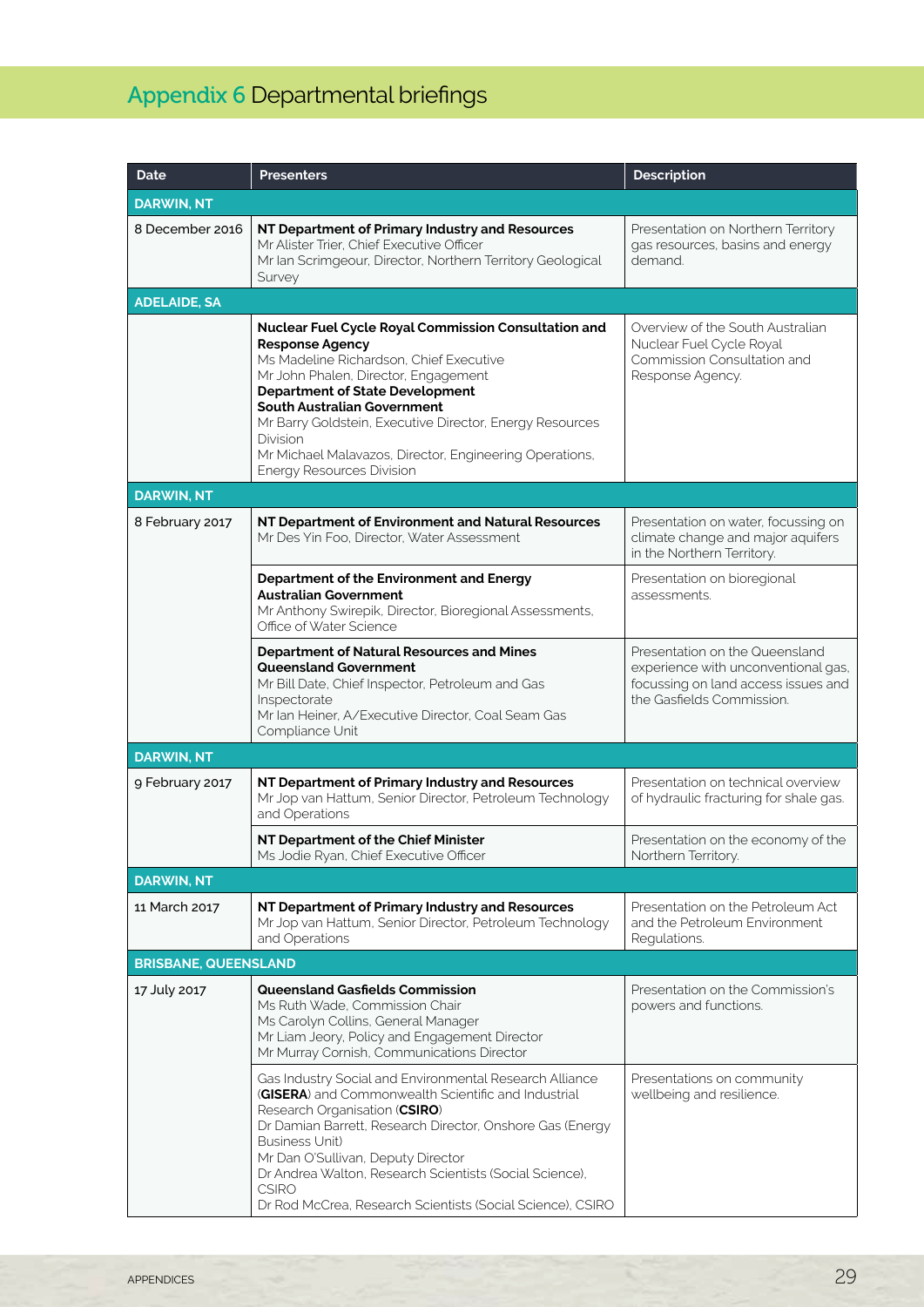| <b>Date</b>                 | <b>Presenters</b>                                                                                                                                                                                                                                                                                                                                                                                                                                                                                                                                                                                                                                                                                                                                                                                                                                                       | <b>Description</b>                                                                                                                                                                                                                                                                                                                                                                                                                                                                                                                                                                              |
|-----------------------------|-------------------------------------------------------------------------------------------------------------------------------------------------------------------------------------------------------------------------------------------------------------------------------------------------------------------------------------------------------------------------------------------------------------------------------------------------------------------------------------------------------------------------------------------------------------------------------------------------------------------------------------------------------------------------------------------------------------------------------------------------------------------------------------------------------------------------------------------------------------------------|-------------------------------------------------------------------------------------------------------------------------------------------------------------------------------------------------------------------------------------------------------------------------------------------------------------------------------------------------------------------------------------------------------------------------------------------------------------------------------------------------------------------------------------------------------------------------------------------------|
|                             | <b>CANBERRA, AUSTRALIAN CAPITAL TERRITORY</b>                                                                                                                                                                                                                                                                                                                                                                                                                                                                                                                                                                                                                                                                                                                                                                                                                           |                                                                                                                                                                                                                                                                                                                                                                                                                                                                                                                                                                                                 |
| 18 July 2017                | <b>CSIRO/GISERA</b><br>Dr Damian Barrett, Research Director, Onshore Gas<br>(Energy Business Unit)                                                                                                                                                                                                                                                                                                                                                                                                                                                                                                                                                                                                                                                                                                                                                                      | Presentation on the Beetaloo Basin Water<br>Study quantifying baseline characteristics<br>of groundwater within the Beetaloo<br>Sub-basin.                                                                                                                                                                                                                                                                                                                                                                                                                                                      |
|                             | NT Department of Environment and Natural<br><b>Resources</b><br>Ms Karen Avery, Executive Director, Environment<br>Policy and Support                                                                                                                                                                                                                                                                                                                                                                                                                                                                                                                                                                                                                                                                                                                                   | Presentation on the Northern Territory<br>environmental reform agenda.                                                                                                                                                                                                                                                                                                                                                                                                                                                                                                                          |
|                             | <b>CANBERRA, AUSTRALIAN CAPITAL TERRITORY</b>                                                                                                                                                                                                                                                                                                                                                                                                                                                                                                                                                                                                                                                                                                                                                                                                                           |                                                                                                                                                                                                                                                                                                                                                                                                                                                                                                                                                                                                 |
| 19 July 2017                | Department of Industry, Innovation and Science<br><b>Australian Government</b><br>Mr Bruce McCleary, General Manager, National<br>Radioactive Waste Management Taskforce<br>Mr Angus Cole, Manager, Community Consultation,<br>National Radioactive Management Taskforce                                                                                                                                                                                                                                                                                                                                                                                                                                                                                                                                                                                                | Presentation on the Radioactive Waste<br>Management Project community<br>consultation and engagement.                                                                                                                                                                                                                                                                                                                                                                                                                                                                                           |
|                             | Department of the Environment and Energy<br><b>Australian Government</b><br>Mr John Higgins, Director, Knowledge and Technology<br>Division<br>Mr Matthew Whitfort, Assistant Secretary, Knowledge<br>and Technology Division<br>Mr Andrew McNee, Assistant Secretary, Environment<br>Standards Division                                                                                                                                                                                                                                                                                                                                                                                                                                                                                                                                                                | Presentation on human health<br>risks, environmental exposure<br>conceptualisation and environmental<br>risks of chemicals used in coal seam gas<br>extraction.                                                                                                                                                                                                                                                                                                                                                                                                                                 |
|                             | Department of the Environment and Energy<br><b>Australian Government</b><br>Mr Anthony Swirepik, Director, Knowledge and<br>Technology Division<br>Mr Matthew Whitfort, Assistant Secretary, Knowledge<br>and Technology Division                                                                                                                                                                                                                                                                                                                                                                                                                                                                                                                                                                                                                                       | Presentation on combined geological<br>and bioregional resource assessments.                                                                                                                                                                                                                                                                                                                                                                                                                                                                                                                    |
|                             | Department of the Environment and Energy<br><b>Australian Government</b><br>Ms Gayle Milnes, Assistant Secretary, Domestic<br><b>Emissions Reduction Division</b><br>Mr Rob Sturgiss, Assistant Secretary, International<br>Climate Change and Energy Innovation Division                                                                                                                                                                                                                                                                                                                                                                                                                                                                                                                                                                                               | Presentation on Australia's current<br>emissions data, its emissions reductions<br>target and whether the supply of<br>high-quality gas to the east coast could<br>assist in meeting this target.                                                                                                                                                                                                                                                                                                                                                                                               |
|                             | Department of the Environment and Energy<br><b>Australian Government</b><br>Mr Brenton Philp, Assistant Secretary, Energy Division<br>Mr Dwayne Purdy, Director, Energy Division                                                                                                                                                                                                                                                                                                                                                                                                                                                                                                                                                                                                                                                                                        | Presentation on the National Energy<br>Policy, including energy security issues,<br>the role of gas and the National Electricity<br>Market, the Northern Gas Pipeline and<br>future opportunities.                                                                                                                                                                                                                                                                                                                                                                                              |
| <b>BRISBANE, QUEENSLAND</b> |                                                                                                                                                                                                                                                                                                                                                                                                                                                                                                                                                                                                                                                                                                                                                                                                                                                                         |                                                                                                                                                                                                                                                                                                                                                                                                                                                                                                                                                                                                 |
| 24 July 2017                | <b>Department of Natural Resources and Mines</b><br><b>Queensland Government</b><br>Mr Warwick Squire, Acting Executive Director, Coal<br>Seam Gas Compliance Unit, Mineral and Energy<br>Resources<br>Mr Lyall Hinrichsen, Acting Executive Director,<br>Resources and Energy Policy<br>Mr David Rynne, Chief Economist<br>Mr David Wiskar, Executive Director, Water Policy<br>Mr Keith Phillipson, Director, Office of Groundwater<br>Management<br>Mr Jon Thomas, Manager, Petroleum Assessment Hub<br>Dr Steven Ward, Acting Manager, Coal Seam Gas<br>Compliance Unit<br>Mr Peter Lee, Executive Petroleum Inspector,<br>Petroleum and Gas Inspectorate<br>Mr Hamish Butler, Director, Petroleum and Gas Unit<br>Department of Environment and Heritage Protection<br>Queensland Government<br>Mr Mark Venz, Executive Director, Petroleum, Gas and<br>Compliance | Presentation on recent gas exploration<br>and infrastructure development and its<br>economic contribution to the State.<br>Information was provided on gas sector<br>policy and the legislative framework,<br>particularly with regard to petroleum and<br>gas tenure, land access, water policy<br>and planning and groundwater impact<br>assessment.<br>Presentation by the Department<br>of Environment and Heritage<br>Protection, which administers the<br>Environmental Protection Act 1994 (Qld)<br>on environmental policy, regulation,<br>compliance and enforcement in<br>Queensland. |